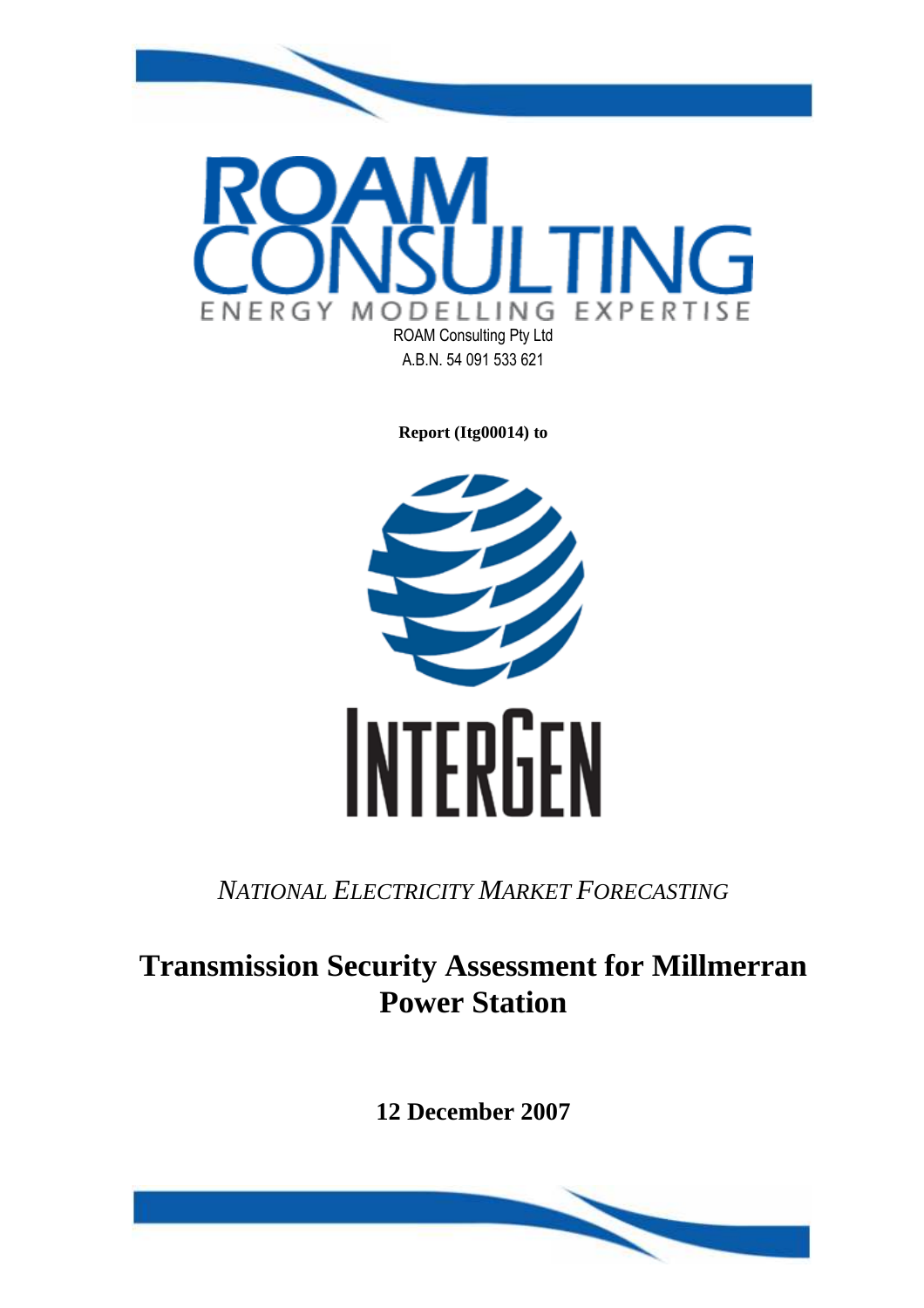



# **VERSION HISTORY**

| <b>Version History</b> |                  |                      |                    |                  |                                     |  |  |
|------------------------|------------------|----------------------|--------------------|------------------|-------------------------------------|--|--|
| <b>Revision</b>        | Date Issued      | <b>Prepared By</b>   | <b>Approved By</b> | Date Approved    | <b>Revision Type</b>                |  |  |
| 1.0                    | $2007 - 10 - 12$ | <b>Andrew Turley</b> |                    |                  | Initial Release of Draft<br>Results |  |  |
| 1.1                    | 2007-10-23       | <b>Andrew Turley</b> | Ian Rose           | $2007 - 10 - 23$ | Draft Report                        |  |  |
| 2.0                    | $2007 - 12 - 12$ | Andrew Turley        | Ian Rose           | 2007-12-12       | <b>Final Report</b>                 |  |  |

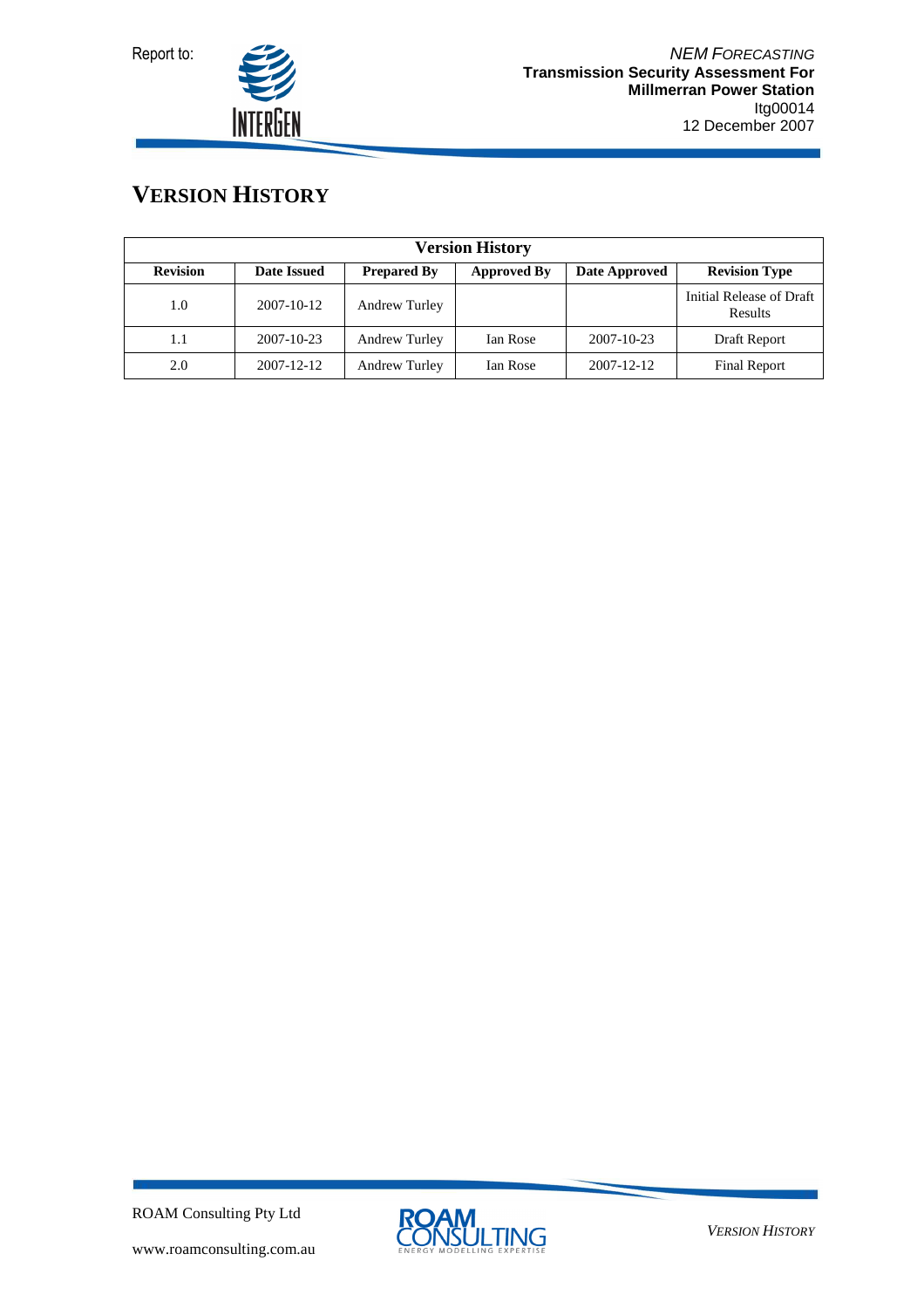



### **TABLE OF CONTENTS**

| $\bf{1)}$ |       |                                                                                |  |
|-----------|-------|--------------------------------------------------------------------------------|--|
| 2)        |       |                                                                                |  |
|           | (2.1) |                                                                                |  |
|           | 2.2)  |                                                                                |  |
|           | (2.3) |                                                                                |  |
|           | (2.4) |                                                                                |  |
|           |       | (2.4.1)                                                                        |  |
|           |       |                                                                                |  |
|           |       |                                                                                |  |
|           |       |                                                                                |  |
| 3)        |       |                                                                                |  |
|           | 3.1)  |                                                                                |  |
|           | 3.2)  |                                                                                |  |
|           | 3.3)  | IMPORTANCE OF THE BRAEMAR - TARONG AND TARONG (HALYS) - MORETON NORTH UPGRADES |  |
|           |       |                                                                                |  |
| 4)        |       |                                                                                |  |

# **LIST OF TABLES**

# **LIST OF FIGURES**

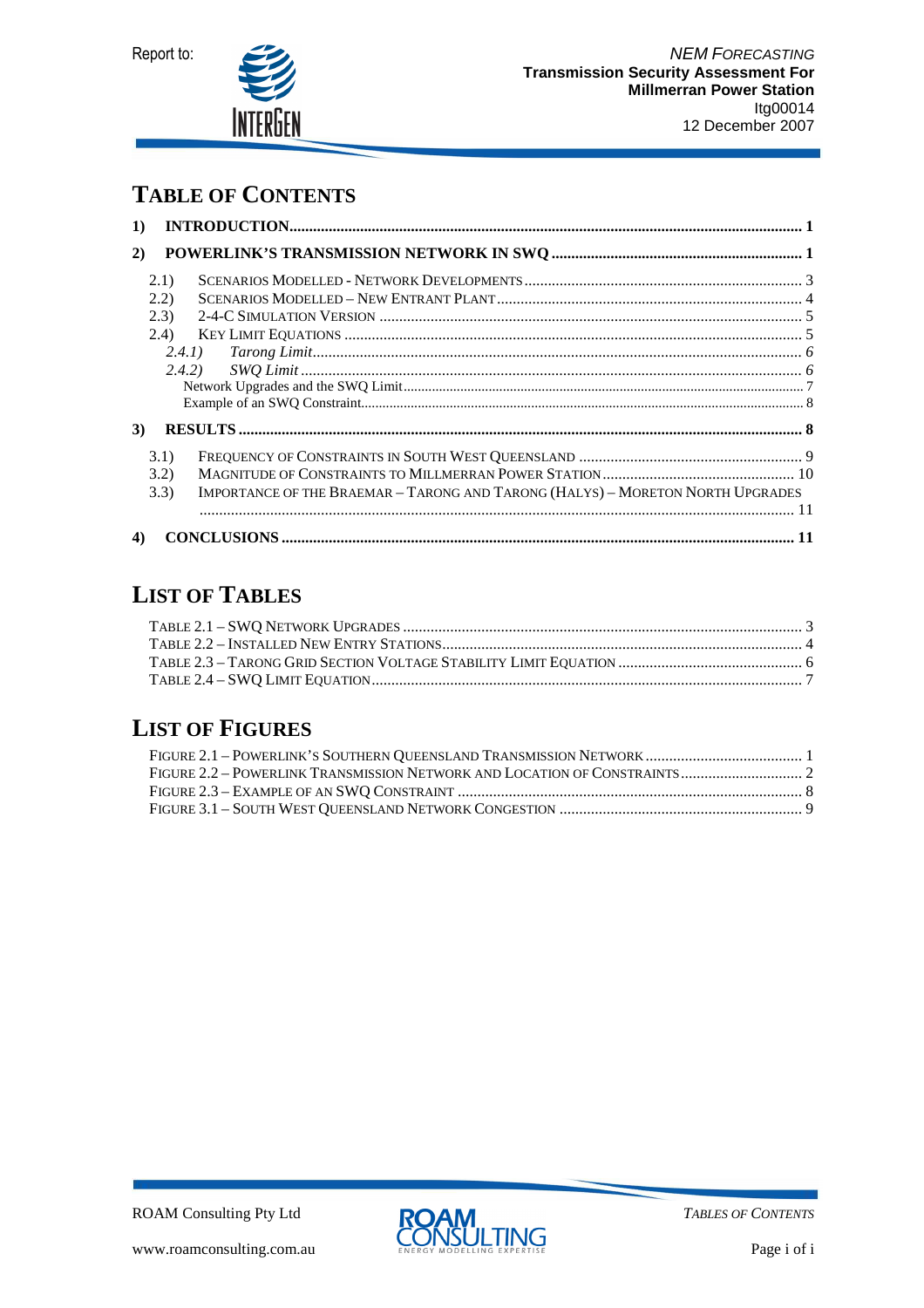

### **1) INTRODUCTION**

Millmerran Power Station is owned by Millmerran Power Partnership (MPP). InterGen operates the facility. InterGen has requested ROAM to provide constraint analysis for the network surrounding Millmerran power station.

# **2) POWERLINK'S TRANSMISSION NETWORK IN SWQ**

Millmerran Power Station is located in South West Queensland (SWQ), a major generation region of Queensland. The power station is connected to the major load centres of South East Queensland and New South Wales via the transmission network operated by Powerlink. Figure 2.1 below shows the surrounding transmission network and the critical flow paths between the power station and load centres.



ROAM Consulting Pty Ltd



*MAIN REPORT*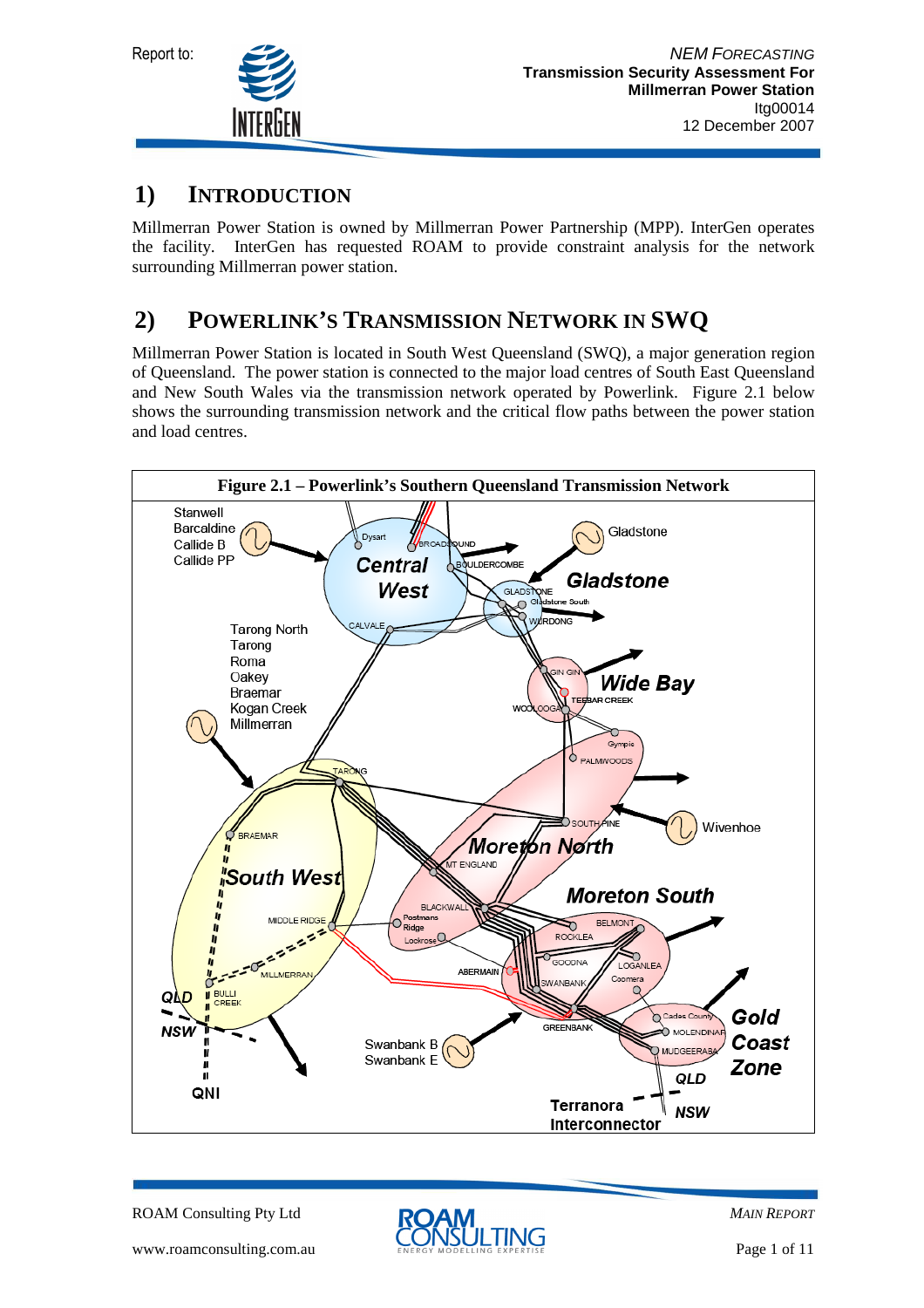



Millmerran has two main access points with the Powerlink transmission network, from Millmerran to Bulli Creek (with access to the Queensland network via Braemar, or the New South Wales network via QNI), or from Millmerran to Middle Ridge. However, it may be constrained out of the load centres of South East Queensland and New South Wales by a number of constraints. Three major limits may impede Millmerran's ability to transfer energy (see Figure 2.2):

- Tarong Limit affecting the major SWQ SEQ flow path between Tarong and Moreton North, and Middle Ridge and Moreton South (upon completion of the Middle Ridge to Greenbank circuit for summer 2007-08);
- SWQ Limit affecting flows into Tarong and from SWQ to SEQ via Middle Ridge and Moreton South;
- QNI.



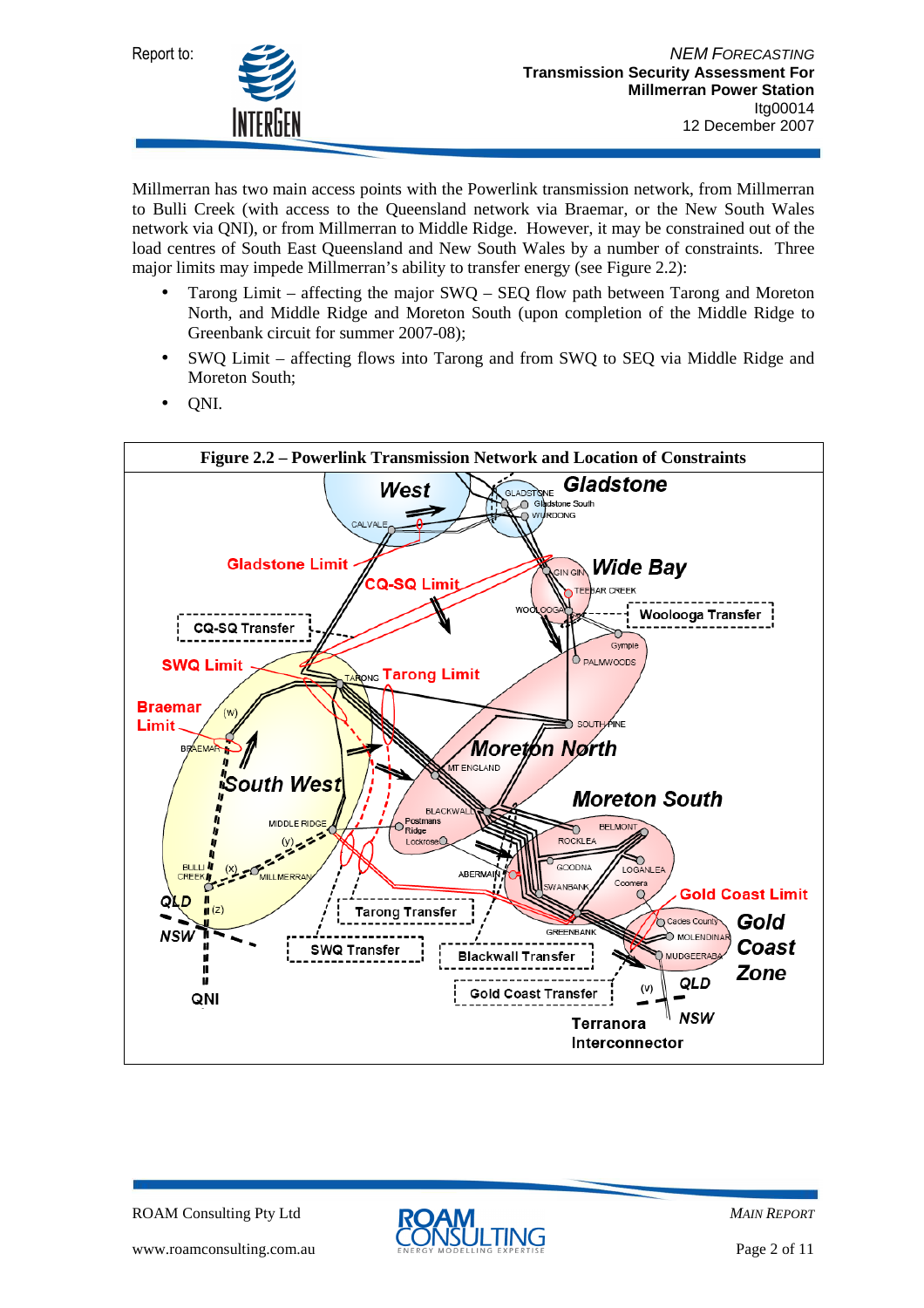



#### **2.1) SCENARIOS MODELLED - NETWORK DEVELOPMENTS**

In its latest 2007 Annual Planning Report, Powerlink has identified a number of committed and routine<sup>1</sup> network upgrades which will significantly affect the flows in and around South West Queensland. Table 2.1 below details each network upgrade to the SWQ network.

| Table 2.1 – SWQ Network Upgrades |                                                                                                                                                                        |                                                                                   |               |               |  |
|----------------------------------|------------------------------------------------------------------------------------------------------------------------------------------------------------------------|-----------------------------------------------------------------------------------|---------------|---------------|--|
| Project<br><b>Name</b>           | <b>Project Description</b>                                                                                                                                             | <b>Increase to Existing Limits</b>                                                | <b>Timing</b> | <b>Status</b> |  |
| MR-GB                            | <b>New</b><br>Ridge<br>Middle<br>to<br>Greenbank line.<br>330/275kV<br>Installation<br>- of<br>transformer at Middle Ridge.<br>200MVAr capacitor bank at<br>Greenbank. | Tarong (Voltage): 250MW<br>SWQ Limit: 300MW<br>Gold Coast (Voltage): 60MW         | $07-08$       | Committed     |  |
| <b>BR-TR</b>                     | circuit<br>line<br>double<br>New.<br>between Braemar and Tarong                                                                                                        | SWQ Limit: 1200MW                                                                 | $11 - 12$     | Routine       |  |
| TR-MN                            | New Halys 275kV substation<br>(near Tarong).<br>double circuit 500kV<br>New.<br>line between Blackwall and<br>Halys (initially operated at<br>275kV                    | Tarong (Voltage): 350MW<br>Tarong (Thermal): 2000MW<br>Gold Coast (Voltage): 75MW | $11 - 12$     | Routine       |  |

ROAM has modelled the network with and without the BR-TR and TR-MN upgrades. The MR-GB upgrade is expected to be completed in the very near future, and therefore is included in all studies. The Braemar to Tarong upgrade, ROAM has assumed, would not go ahead were the Tarong (Halys) to Moreton North upgrade not proceeding. Therefore, ROAM has modelled the two cases, with both 2011-12 upgrades either included, or not included.

The two routine upgrades have a significant effect on the limits which impede SWQ generation from flowing to SEQ. The new circuit between Braemar and Tarong will increase the SWQ Limit by approximately 1200MW, whilst the Tarong to Moreton North upgrade is expected to increase the Tarong Voltage Stability Limit by 350MW.

• *Conceptual Augmentation*: Projects identified as potential network options to increase the transfer capability of a NTFP (National Transmission Flow Path).

 $\overline{a}$ 



<sup>&</sup>lt;sup>1</sup> Powerlink has three 'Status' indicators:

<sup>•</sup> *Committed Augmentation*: Project approved including completion of National Electricity Rules (NER) processes for regulated network augmentations;

**Routine Augmentation:** Projects that are not yet committed for which there is a reasonable expectation that the project will be undertaken to maintain network capability, meet mandated standards or to ensure transfer capability is not restricted by equipment that can be installed in a low cost and economic manner;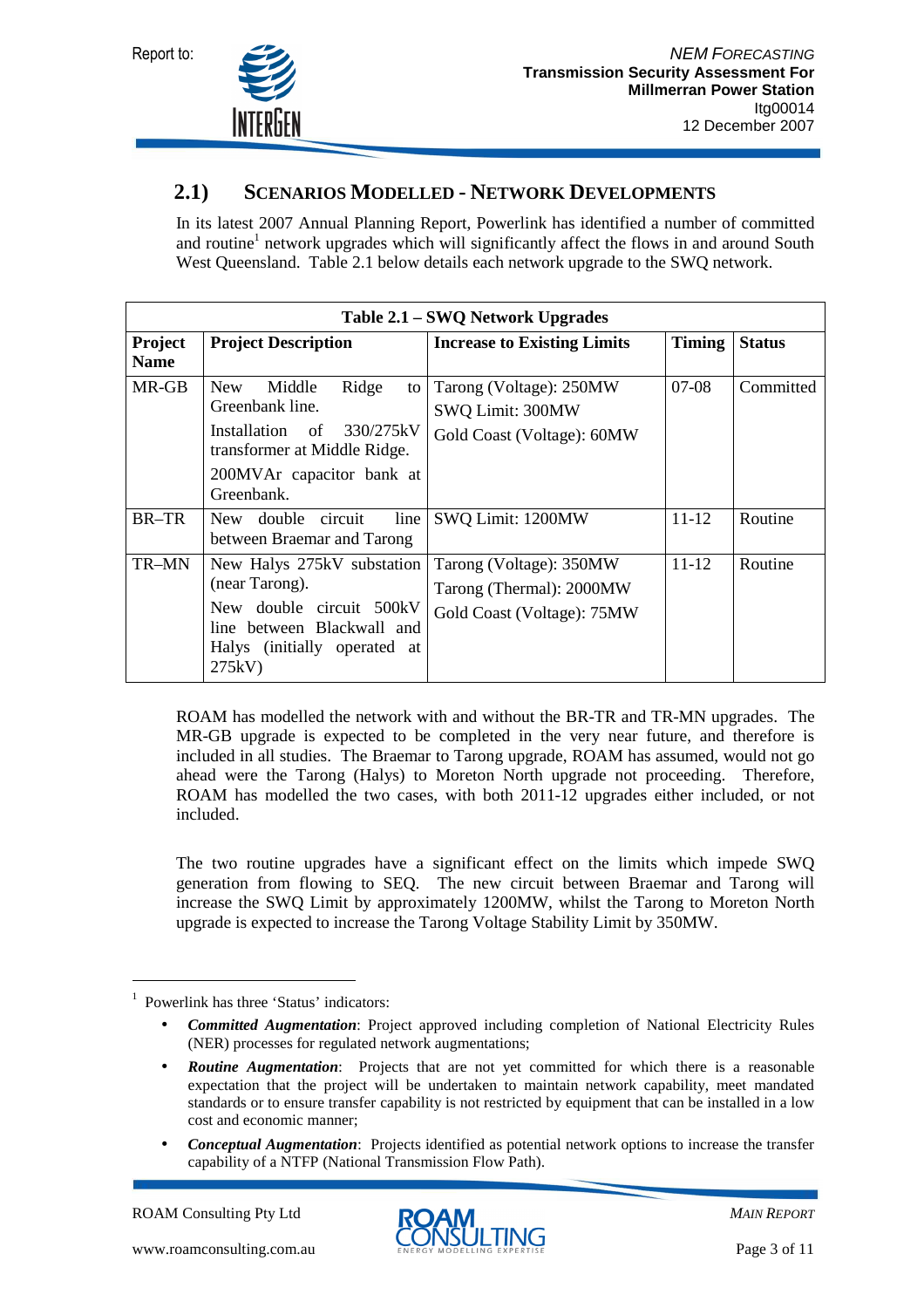



ROAM has not considered a QNI upgrade as part of this study, although a bidirectional expansion of this flow path would be material to Millmerran power station.

#### **2.2) SCENARIOS MODELLED – NEW ENTRANT PLANT**

The location of new entrant generation is particularly important when considering constraints and network congestion. Increased generation in SWQ places more strain on the existing network to deliver energy to the load centres in South East Queensland and across QNI to New South Wales.

ROAM has modelled the following new entrant generators in Queensland. The remainder of the NEM has also been modelled to include the least cost new entrant generators in a timely fashion to ensure that reserve margins are maintained, based on ROAM's latest Integrated Resource Modelling (IRP) outcomes.

| <b>Table 2.2 – Installed New Entry Stations</b> |                                            |                                        |                        |                             |  |
|-------------------------------------------------|--------------------------------------------|----------------------------------------|------------------------|-----------------------------|--|
| Year                                            | <b>Region</b><br><b>Plant</b>              |                                        | <b>Max</b><br>Capacity | <b>Plant</b><br><b>Type</b> |  |
|                                                 | <b>QLD</b>                                 | Kogan Creek                            | 724MW                  | Coal                        |  |
|                                                 | <b>NSW</b>                                 | Liddell and Munmorah Return to Service | 820MW                  | Coal                        |  |
| 2007-08                                         | <b>VIC</b>                                 | New Entrant Peaking                    | 400MW                  | <b>OCGT</b>                 |  |
|                                                 | <b>QLD</b>                                 | Tarong 3&4 Return to Service           | 700MW                  | Coal                        |  |
|                                                 | <b>NSW</b>                                 | <b>Eraring Upgrade</b>                 | 360MW                  | Coal                        |  |
|                                                 | <b>NSW</b>                                 | Mt Piper Upgrade                       | 100MW                  | Coal                        |  |
|                                                 | <b>NSW</b><br>Tallawarra                   |                                        | 422MW                  | <b>CCGT</b>                 |  |
|                                                 | <b>SA</b>                                  | Quarantine Upgrade                     | 138MW                  | <b>CCGT</b>                 |  |
| 2008-09                                         | <b>NSW</b><br><b>Munmorah Peaker</b>       |                                        | 180MW                  | <b>OCGT</b>                 |  |
|                                                 | <b>QLD</b><br>Condamine                    |                                        | 135MW                  | <b>CCGT</b>                 |  |
|                                                 | <b>QLD</b>                                 | Darling Downs                          |                        | <b>CCGT</b>                 |  |
|                                                 | <b>QLD</b>                                 | Braemar Stage 2                        | 450MW                  | <b>CCGT</b>                 |  |
| 2009-10                                         | <b>NSW</b>                                 | <b>Munmorah Peaker</b>                 | 450MW                  | <b>OCGT</b>                 |  |
|                                                 | <b>VIC</b>                                 | New Entrant Peaking                    | 500MW                  | <b>OCGT</b>                 |  |
| 2010-11                                         | <b>SA</b>                                  | New Entrant Peaking                    | 500MW                  | <b>OCGT</b>                 |  |
| 2011-12                                         | <b>QLD</b>                                 | <b>AGL Townsville</b>                  | <b>400MW</b>           | <b>CCGT</b>                 |  |
|                                                 | QLD                                        | Swanbank F                             | 350MW                  | <b>CCGT</b>                 |  |
|                                                 | <b>QLD</b><br><b>Swanbank B Retirement</b> |                                        | $-480MW$               | <b>CCGT</b>                 |  |
| 2012-13                                         | <b>NSW</b>                                 | New Entrant Peaking                    | 500MW                  | <b>OCGT</b>                 |  |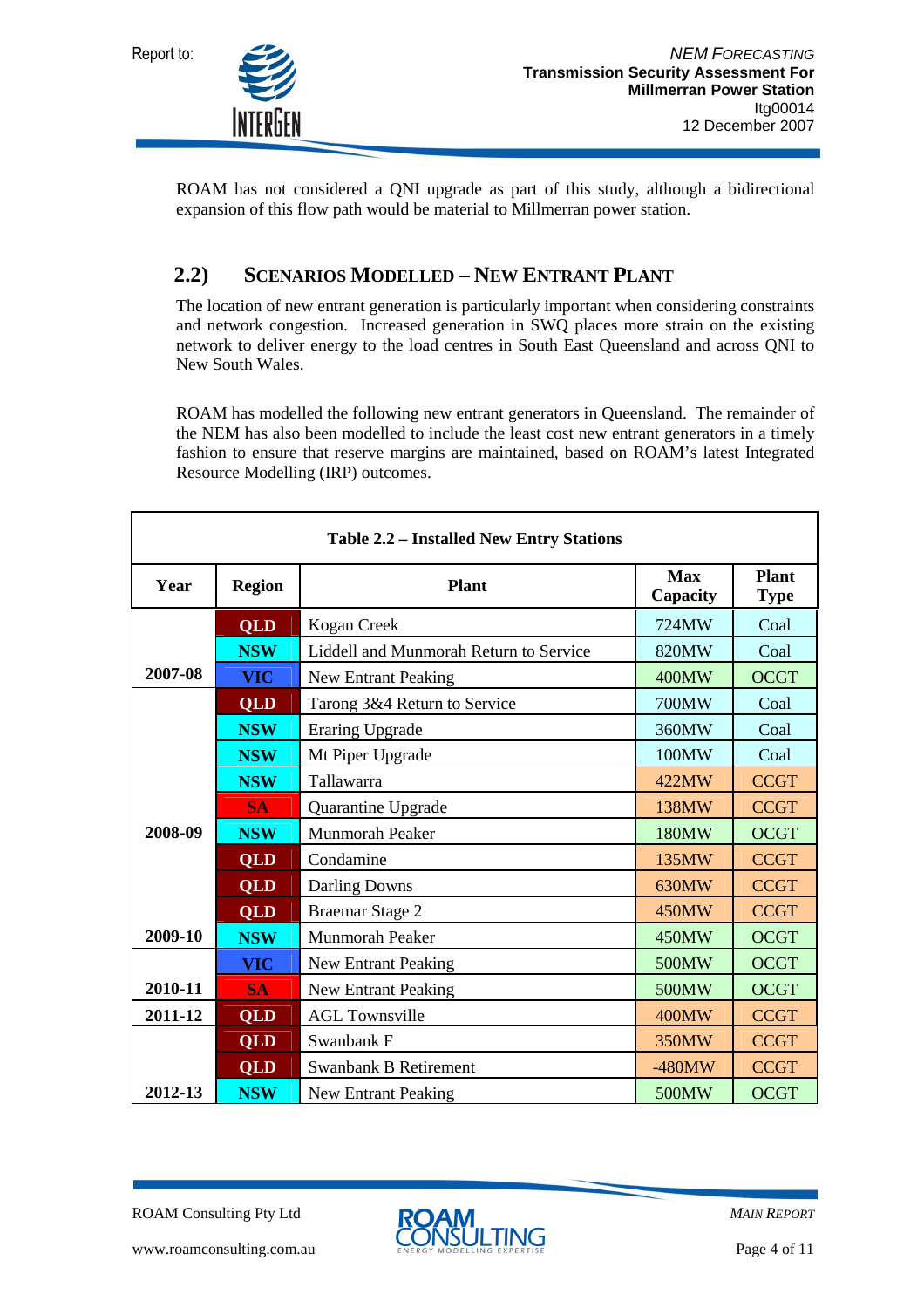

The location of the Queensland generators in particular is important given the effect that these will have on network flows. By using advanced and announced proposals, ROAM has ensured that flows are as close to likely future outcomes as possible.

#### **2.3) 2-4-C SIMULATION VERSION**

ROAM has used its latest version of the 2-4-C market dispatch software to forecast network congestion for InterGen. This version includes:

- All Powerlink and ANTS constraints and limit equations
- All significant flow path line susceptances and thermal limits
- Minor network upgrades not described previously
- Major network upgrades in SWQ as previously described
- Major network upgrades to other Queensland zones (eg. Broadsound to Ross 275kV CQ-SQ upgrade)

### **2.4) KEY LIMIT EQUATIONS**

As mentioned, ROAM has included in the 2-4-C model all limits as defined by Powerlink and published in the 2007 Annual Planning Report and 2006 NEMMCO Annual National Transmission Statement (ANTS). Powerlink revises these limit equations annually, which are used by NEMMCO as part of the dispatch algorithm.

Of particular importance are the Tarong and SWQ limits. Sections 2.4.1 and 2.4.2 discuss the limit equations for these constraints.

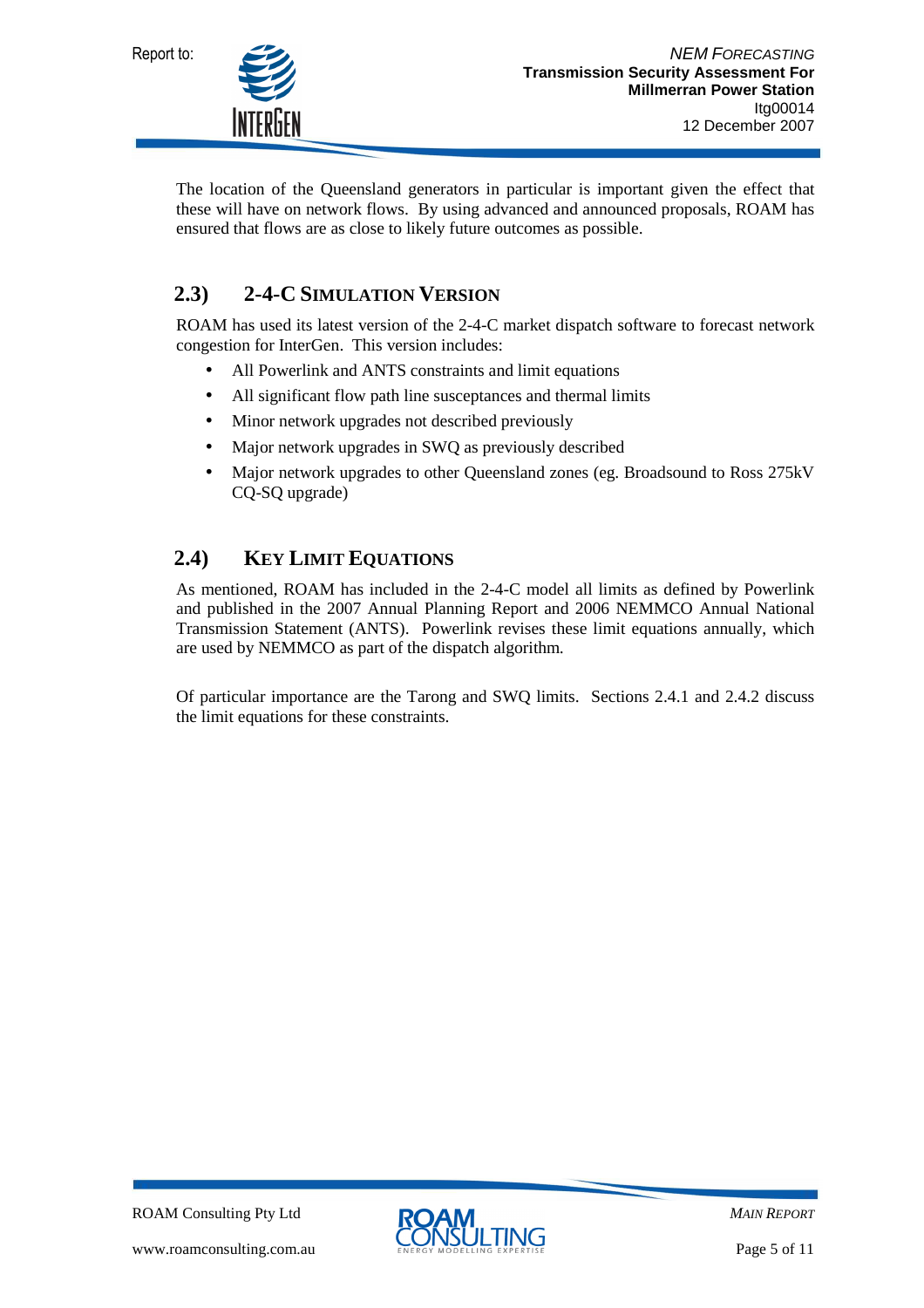

### **2.4.1) Tarong Limit**

| Table 2.3 - Tarong Grid Section Voltage Stability Limit Equation |            |            |                                                                                |            |            |  |
|------------------------------------------------------------------|------------|------------|--------------------------------------------------------------------------------|------------|------------|--|
| <b>Term</b>                                                      | (1)        | (2)        | <b>Coefficients Coefficients Coefficients Coefficients Coefficients</b><br>(3) | (4)        | (5)        |  |
| Constant                                                         | 1202       | 1158       | 569                                                                            | 1158       | 1149       |  |
| Gladstone P<br>Callide_B_P + Callide                             | $-0.03790$ | $-0.04860$ | 0.00000                                                                        | $-0.03160$ | $-0.03040$ |  |
| $C_P$                                                            | 0.09950    | 0.10010    | 0.09740                                                                        | 0.10490    | 0.10610    |  |
| <b>Total Generation at SWQ</b><br>Total Generation at MN +       | 0.45780    | 0.46340    | 0.70430                                                                        | 0.44430    | 0.46050    |  |
| МS                                                               | 0.00000    | $-0.34060$ | $-0.17580$                                                                     | $-0.32760$ | 0.00000    |  |
| Swanbank E P<br>Total Generation at MN +                         | $-0.5242$  | 0.0000     | 0.0000                                                                         | 0.0000     | 0.00000    |  |
| MS - Swanbank_E_P<br><b>Highest Wivenhoe Unit</b>                | $-0.35290$ | 0.0000     | 0.0000                                                                         | 0.0000     | 0.00000    |  |
| Generation<br>Total Generation at MN +                           | 0.00000    | 0.00000    | 0.00000                                                                        | 0.00000    | $-0.60060$ |  |
| MS - Highest Wivenhoe                                            | 0.00000    | 0.00000    | 0.00000                                                                        | 0.00000    | $-0.32150$ |  |
| DL P                                                             | $-0.1051$  | $-0.1150$  | $-0.1130$                                                                      | $-0.1033$  | $-0.10920$ |  |
| Tarong_U                                                         | 36.92490   | 33.44030   | 7.76950                                                                        | 32.76260   | 36.58520   |  |
| Tarong_N_U                                                       | 41.72970   | 46.54720   | 12.00000                                                                       | 44.14120   | 46.43090   |  |
| Swanbank_B_U                                                     | 18.55220   | 14.89480   | 7.66160                                                                        | 14.60210   | 13.34600   |  |
| Wivenhoe U                                                       | 48.60820   | 44.49110   | 23.19460                                                                       | 42.96700   | 38.75110   |  |
| Swanbank E U<br>No. of 120MVAr cap banks                         | 0.00       | 78.47      | 40.97                                                                          | 78.48      | 75.63450   |  |
| available<br>No. of 50MVAr cap banks                             | 29.10      | 28.04      | 14.34                                                                          | 28.57      | 28.60510   |  |
| available                                                        | 14.17      | 14.40      | 6.40                                                                           | 14.28      | 14.58130   |  |
| <b>Equation Floor</b>                                            | 2800       | 3000       | 2500                                                                           | 3000       | 2900       |  |

Table 2.3 above shows the limit equation for the Tarong Limit. The limit is the minimum of five separate equations, each of which may or may not be applicable depending upon the availability of key generating units (such as Swanbank E and Wivenhoe), or key transmission lines (such as Calvale – Tarong and Tarong – Blackwall). The limit increases where more energy is generated in SWQ, and where more SWQ generating units are online. The amount of energy generated in SEQ reduces the limit, however it also reduces the amount of energy which must be transferred across the constraint. SEQ generation therefore has a net positive effect on the Tarong Limit.

### **2.4.2) SWQ Limit**

The SWQ Limit equation is not explicitly published in Powerlink's Annual Planning Report, however it is part of the ANTS Constraint Workbooks. The ANTS constraint workbooks provide limit equations for each region in the NEM, however the constraints are referred to the inter-connectors such that only inter-regional limits exist. In the case of the SWQ Limit,

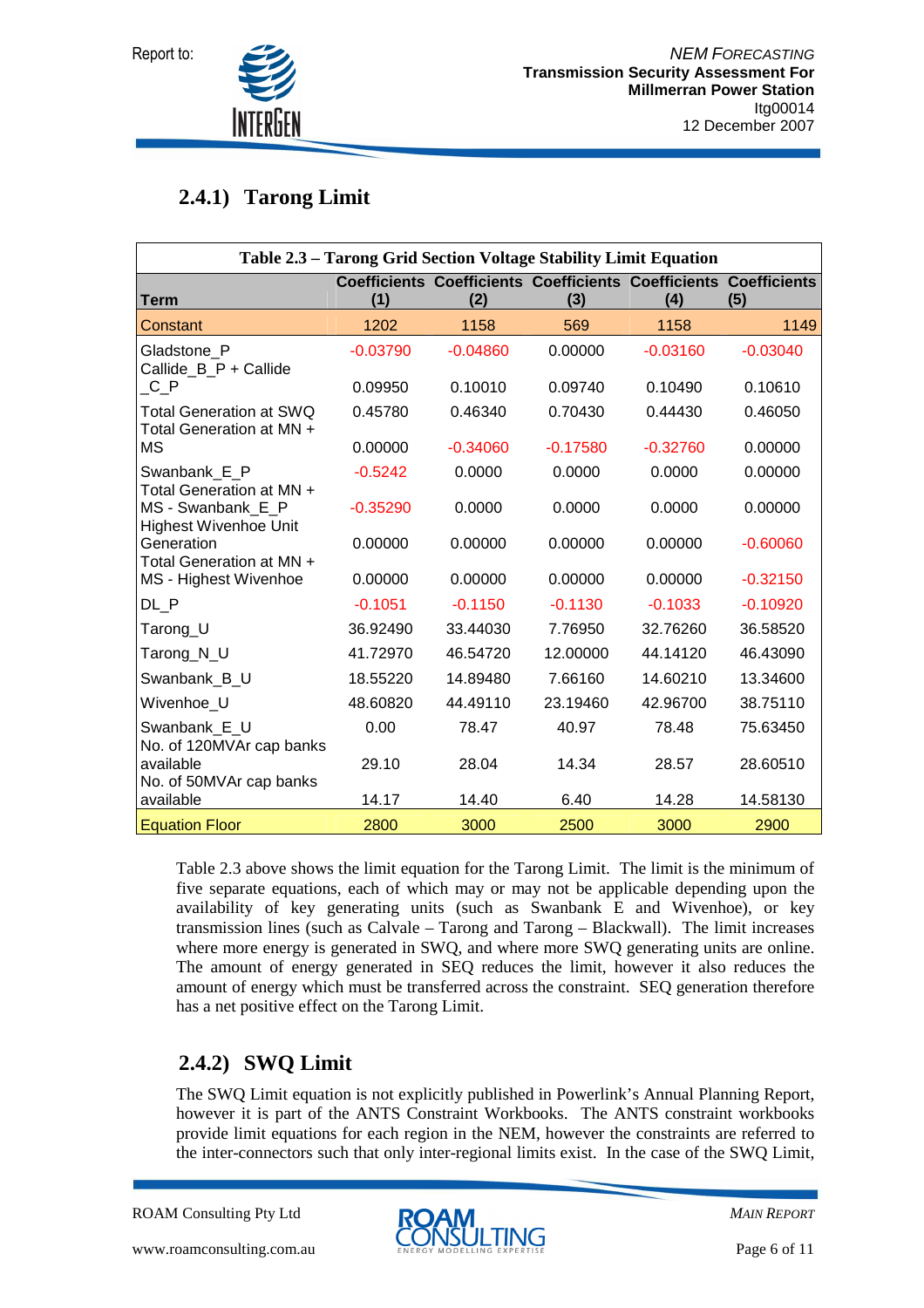

the constraint applies to the flow across QNI into Queensland. The flow is limited and the constraint is bound when Queensland imports will cause more energy to flow across SWQ to SEQ than the network is capable of transmitting.

The SWQ network will allow up to approximately 2400MW of energy to flow into South East Queensland from South West Queensland. This includes energy generated within SWQ and energy imported from NSW. However, as Figure 2.2 demonstrated previously, energy generated at Tarong or Tarong North is excluded, being downstream of the SWQ constraint.

| Table 2.4 – SWQ Limit Equation        |                  |                  |                  |  |  |
|---------------------------------------|------------------|------------------|------------------|--|--|
| Term                                  | Coefficients (1) | Coefficients (2) | Coefficients (3) |  |  |
| Constant                              | 1700             | 2000             | 3200             |  |  |
| <b>QLD Demand</b>                     | 0.03700          | 0.03700          | 0.03700          |  |  |
| <b>Total Generation at Millmerran</b> | $-1.00000$       | $-1.00000$       | $-1.00000$       |  |  |
| Kogan + Wambo + Braemar Stage 2       | $-0.96000$       | $-0.96000$       | $-0.96000$       |  |  |
| <b>Total Generation at Oakey</b>      | $-1.10000$       | $-1.10000$       | $-1.10000$       |  |  |
| Other SWQ New Entry                   | $-1.0000$        | $-1.0000$        | $-1.0000$        |  |  |
| <b>Equation Floor</b>                 | n/a              | n/a              | n/a              |  |  |

Table 2.4 shows three limit equations for the SWQ Limit; each of these are only different by the constant. Prior to the Middle Ridge to Greenbank upgrade (which is committed for completion in time for the 2007-08 summer), the constant is 1700MW. After the Middle Ridge upgrade but prior to the routine Braemar to Tarong upgrade, the constant is 2000MW, increasing 300MW due to the MR-GB development.

As mentioned, the limit is referred to the flow from Armidale (NSW) to Bulli (QLD) across QNI. That is, the flow north into Queensland must be less than, or equal to, the result of the above equation. The result is approximately 2400MW of either locally generated, or imported, energy. Local generation in excess of 2400MW must be exported across QNI into NSW.

#### **Network Upgrades and the SWQ Limit**

As discussed in Section 2.1, ROAM has incorporated committed and routine upgrades as announced by Powerlink for the SWQ network. These have a significant effect on the SWQ Limit.

Although it is not included in the SWQ Limit Equation, the Tarong (Halys) to Moreton North upgrade is equally important to the SWQ region. Alleviating constraints on the SWQ grid section would increase constraints on the Tarong grid section without network enhancements on this network flow path. The proposed upgrade will increase the Tarong Voltage Stability Limit by approximately 350MW, as stated in Table 2.1.

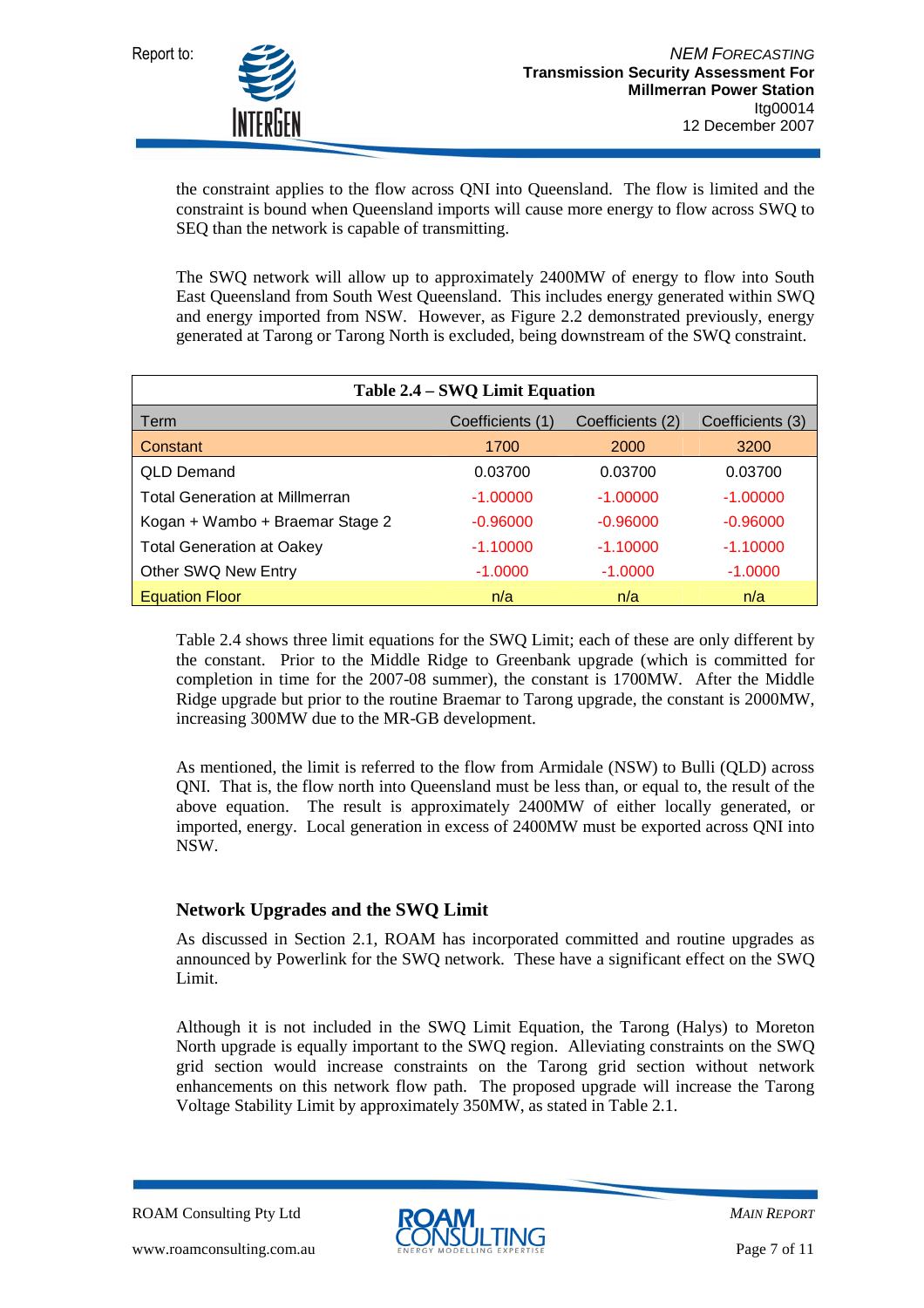

The Braemar to Tarong double circuit line is a significant development for SWQ, particularly for generators upstream of the SWQ Limit. The upgrade increases the SWQ Limit by 1200MW, all but eliminating constraints on this grid section. This effectively allows up to 3600MW of generation to flow between SWQ and SEQ (excluding that generated by Tarong and Tarong North). Given that there is forecast to be approximately 3600MW of installed and new entrant generation in SWQ (excluding Tarong and Tarong North), most of which is baseload or intermediate plant, the upgrade is necessary in order to ensure that constraints in the region are not unnecessarily high.

#### **Example of an SWQ Constraint**

Figure 2.3 below demonstrates an individual period where the SWQ Limit is binding, causing a constraint. The example shows that the SWQ Limit is -532MW. That is, the flow along QNI must be no more than -532MW, or 532MW to the South. As the SWQ Limit is oriented to the inter-connector, the flow along QNI is always the binding limit, although the constraint is designed to limit the flow across SWQ – SEQ.



If the binding constraint will create negative settlement residues across QNI, then SWQ generation, including Millmerran will have to reduce output so as to reduce flows south on QNI and remove the negative settlement residues. It should be noted that the auxiliary losses on Millmerran Power Station has been placed at the Bulli Creek node for convenience, rather than at the Millmerran node.

#### **3) RESULTS**

Powerlink has advised InterGen that network congestion becomes material to the Millmerran Power Station in the next five years. ROAM Consulting concurs with that assessment.

ROAM Consulting Pty Ltd



*MAIN REPORT*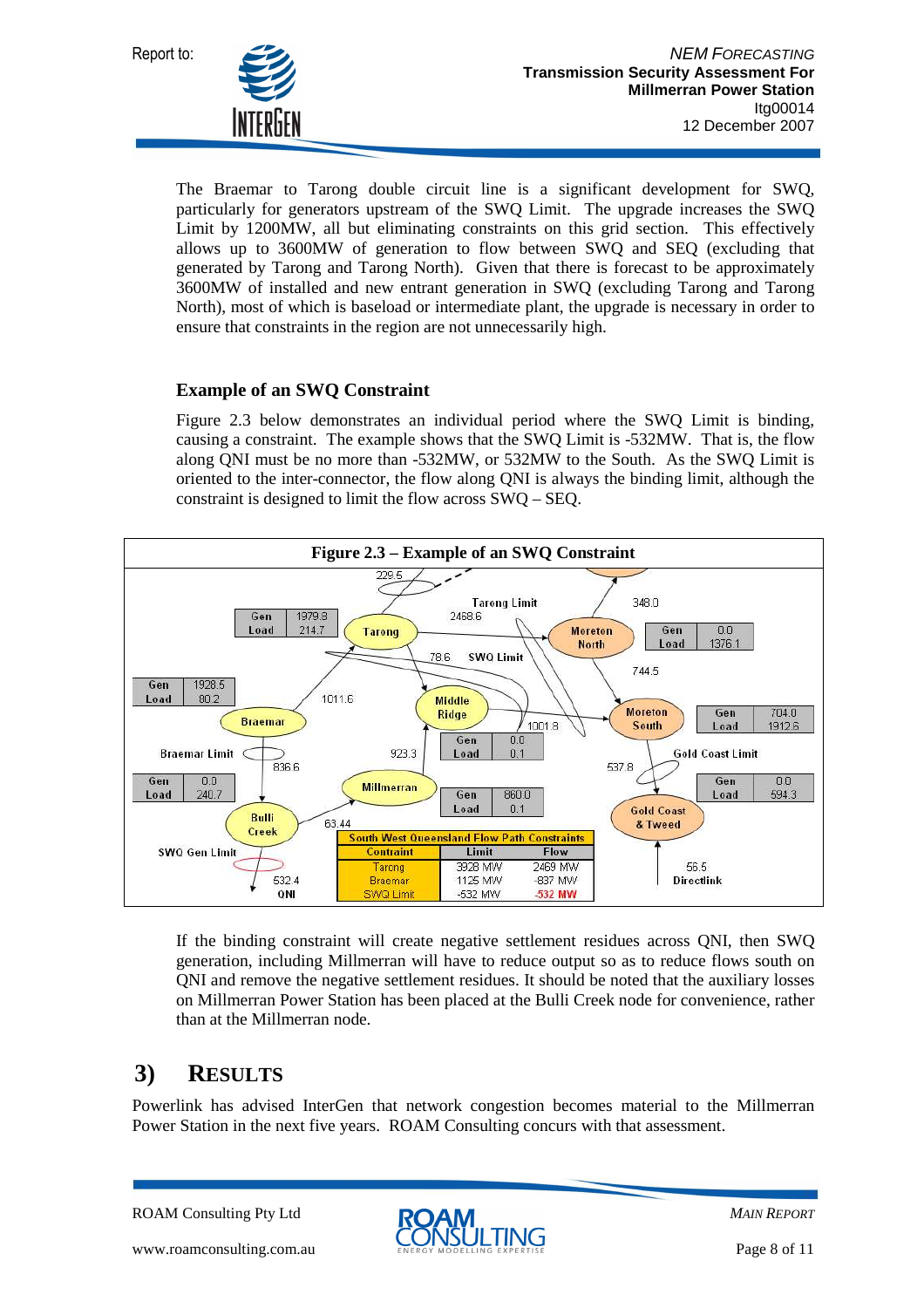

#### **3.1) FREQUENCY OF CONSTRAINTS IN SOUTH WEST QUEENSLAND**

Given the new entrant stations which are anticipated to enter the market, taking into account all recent market announcements and commitments, ROAM concludes that the South West Queensland network will begin to become significantly constrained from 2009-10, even with the Middle Ridge to Greenbank upgrade in service.

The South West Queensland Limit, which is included in the ANTS Constraints Workbook 1 2 , limits flow between SWQ and SEQ. This limit is of particular importance to Millmerran, as the power station is 'upstream' of the limit in relation to the Queensland load centre. The limit is significantly affected by the proposed development of the Braemar to Tarong and Tarong (Halys) to Moreton North lines. ROAM has found that the proposed network upgrade, for which Powerlink estimates completion by 2011-12 (coinciding with Powerlink's anticipated emergence of material network constraints in the region), effectively eliminates the possibility for constraints on the SWQ grid section.

Figure 3.1 below shows the number of periods in which the SWQ Limit binds, causing a constraint along the SWQ – SEQ flow path, from 2008-09 to 2012-13.



Figure 3.1 demonstrates the effectiveness of the proposed SWQ network upgrades. The BR-TR and TR-MN upgrades increase the SWQ Limit and Tarong Voltage Stability Limit by 1000MW and 350MW respectively. These upgrades, when installed in tandem, effectively reduce congestion along the SWQ flow paths into SEQ to very low levels at that time.

ROAM Consulting Pty Ltd

 $\overline{a}$ 



<sup>&</sup>lt;sup>2</sup> The ANTS Constraints were developed for the 2006 ANTS Market Simulations Scoping Studies Case. There are three books of constraints. The SWQ Constraint Equation is located in Workbook 1.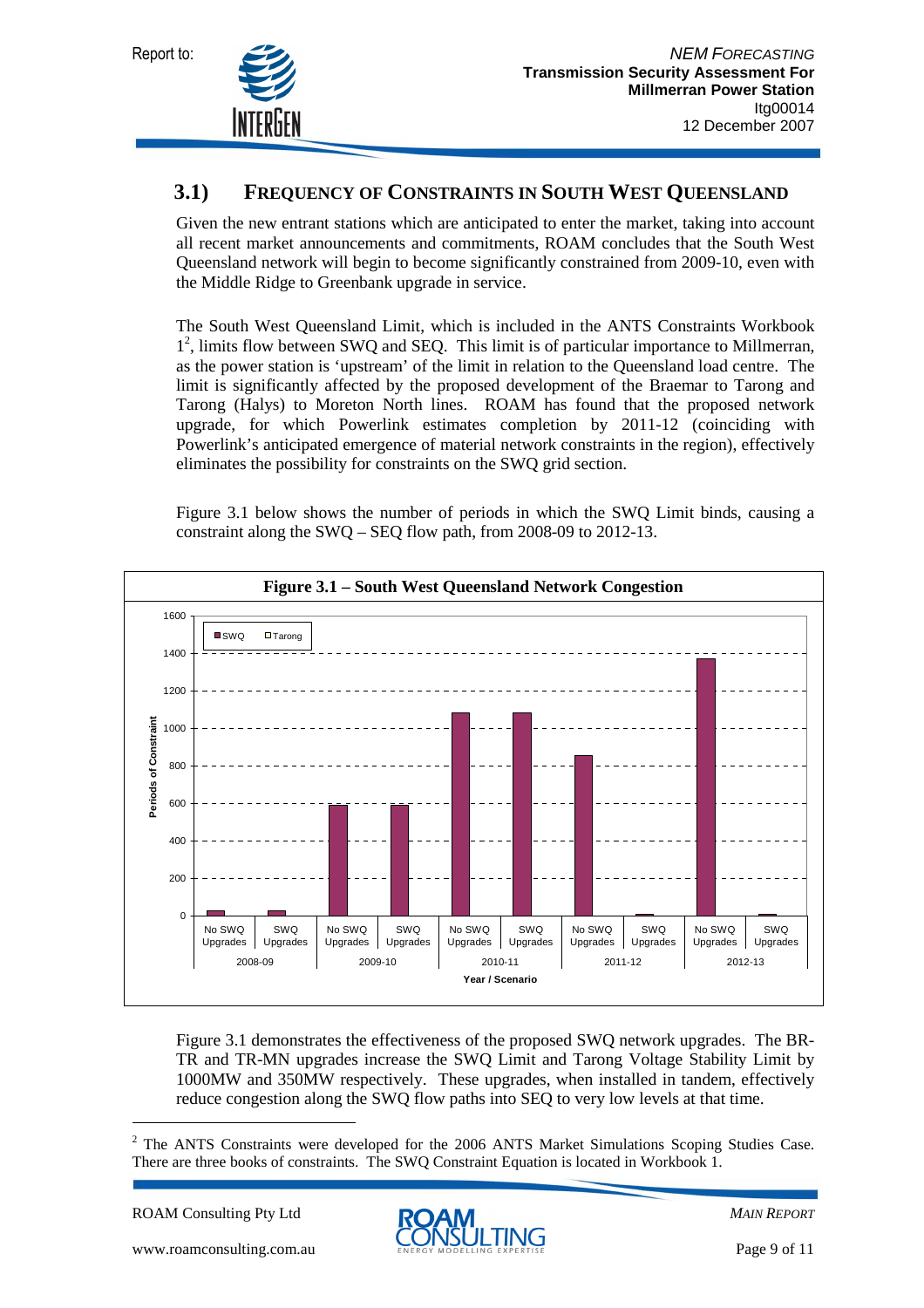

#### **3.2) MAGNITUDE OF CONSTRAINTS TO MILLMERRAN POWER STATION**

Section 3.1 has demonstrated that there are a significant number of periods where the SWQ grid section is constrained out from SEQ. However, the cost of the high degree of constraints to Millmerran Power Station is as yet unknown. Millmerran will be disadvantaged by the constraint where the transmission network is unable to allow a full dispatch from the station, that is, where Millmerran is not allowed to generate at full output. Given that the pool price during these periods of constraint is on average very high (\$500- 1000/MWh depending on the marginal generator downstream of the constraint), the loss of generation during these periods will have a large impact on the revenues of the generator.

During periods of constraint, it is typical that generators upstream of the constraint bid at the market price floor in order to ensure that their available capacity is dispatched and therefore the generator is dispatched during the constrained period. Due to the intra-regional constraint, the generator has no risk with bidding in below marginal cost, as the constraint ensures it cannot be the marginal generator and hence set price.

Where more generation is bid at equivalent price than is capable of transmitting across the constrained flow path, NEMMCO dispatches each generator such that the dispatched capacity is the proportion of available capacity to total capacity bid in at the market floor upstream of the constraint. The example below demonstrates the price setter 'tie-breaking' method:

#### **Tie-Breaking Example**

- 1. Constraint occurs between SWQ and SEQ;
- 2. QLD Pool Price increases above \$1000/MWh;
- 3. All SWQ generators which are not offline or on maintenance bid in all available capacity at the market price floor (-\$1000/MWh);
	- a. Kogan Creek has 724MW available;
	- b. Condamine has 135MW available;
	- c. Wambo has 300MW available (one unit offline);
	- d. Darling Downs has 630MW available;
	- e. Braemar 2 has 300MW available (one unit offline);
	- f. Oakey has 0MW available;
	- g. Millmerran has 860MW available;
	- h. Total available SWQ generation is 2949MW.
- 4. Total available energy which can be transmitted to SEQ is 2434MW
- 5. Resulting dispatch is in proportion to total price-tied generation:
	- a. Kogan Creek will be dispatched for 724/2949\*2434MW = 597.6MW;
		- b. Condamine will be dispatched for  $135/2949*2434MW = 111.4MW$
		- c. Wambo will be dispatched for  $450/2949*2434MW = 247.6MW$ ;
		- d. Darling Downs will be dispatched for  $630/2949*2434MW = 520.0MW$ ;